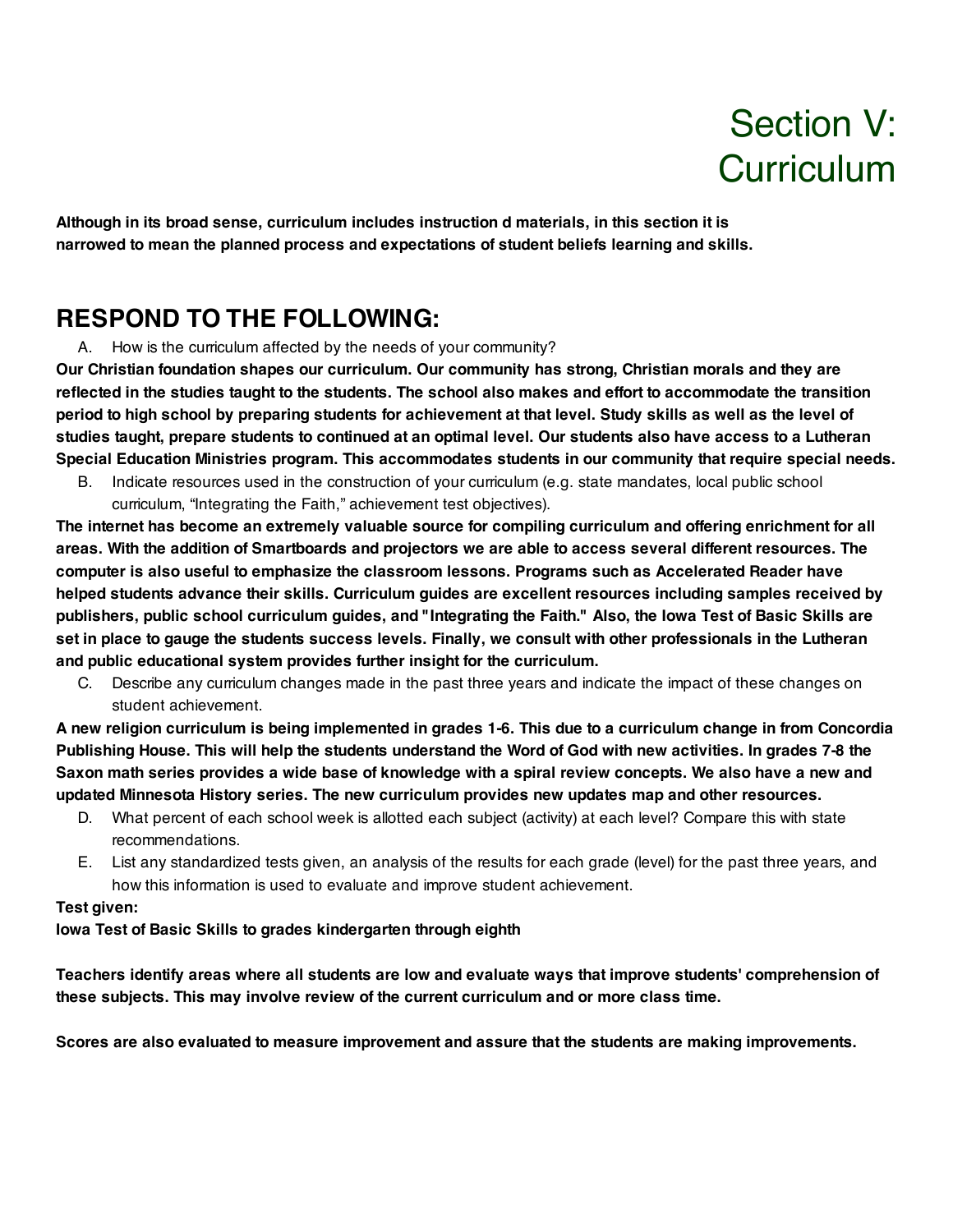# **ATTACHMENTS:**

- A set of learner outcomes (objectives) for one of the following subjects: religion, mathematics, science, social studies, or reading. Make available to the team on-site all learning outcomes (objectives) in a curriculum guide or separately for each subject (religion, mathematics, science, reading, language arts, social studies, art, music, physical education, and technology education). Early childhood centers need not segment learner outcomes into subjects
- A current schedule for each classroom, indicating clearly which subjects (activities) are taught at which times.

# **Standard 5:**

The School Has a Written Curriculum that Integrates the Faith and Is Supported by Appropriate Materials and Resources.

# **REQUIRED INDICATORS OF SUCCESS:**

Indicate whether or not the school meets the required indicators of success by circling **Yes** or **No**.

YES NO 5:01\* The teaching of the Christian faith is recognized as the major purpose of the school, is allotted appropriate

time in the daily schedule, and is integrated intentionally throughout the curriculum.

YES NO 5:02\* A written curriculum has been developed and is being used for every subject area taught at the school.

# **GENERAL INDICATORS OF SUCCESS:**

General Indicators of Success help the school quantify its compliance with the Required Standard. Evaluate your school's compliance with each General Indicator of Success using the criterion defined below. In the "Comments" section related to that indicator, specify how your school falls short of full compliance for any indicator marked less than "**Met in Full.**"

**Met in Full**—The indicator of success has been completely accomplished by the school. It is verifiable through evidence and documentation.

**Mostly Met**—The indicator of success has been partially accomplished by the school. Documentation and evidence regularly indicate that the school is well on the way toward full accomplishment of the indicator. **Rarely Met**—Infrequent implementation of an indicator of success. This indicator rarely occurs in the school and evidence and documentation for compliance are minimally present.

**Not Presently Met**—There has been no progress by the school toward the accomplishment of this indicator of success.

- **5:03** Curriculum is used as an opportunity to proclaim the Gospel. **\_\_3\_Met in Full (3) \_\_\_Mostly Met (2) \_\_\_Rarely Met (1) \_\_\_Not Presently Met (0) \_\_3\_\_**
- **5:04** All state-mandated programs are implemented unless they conflict with the school philosophy.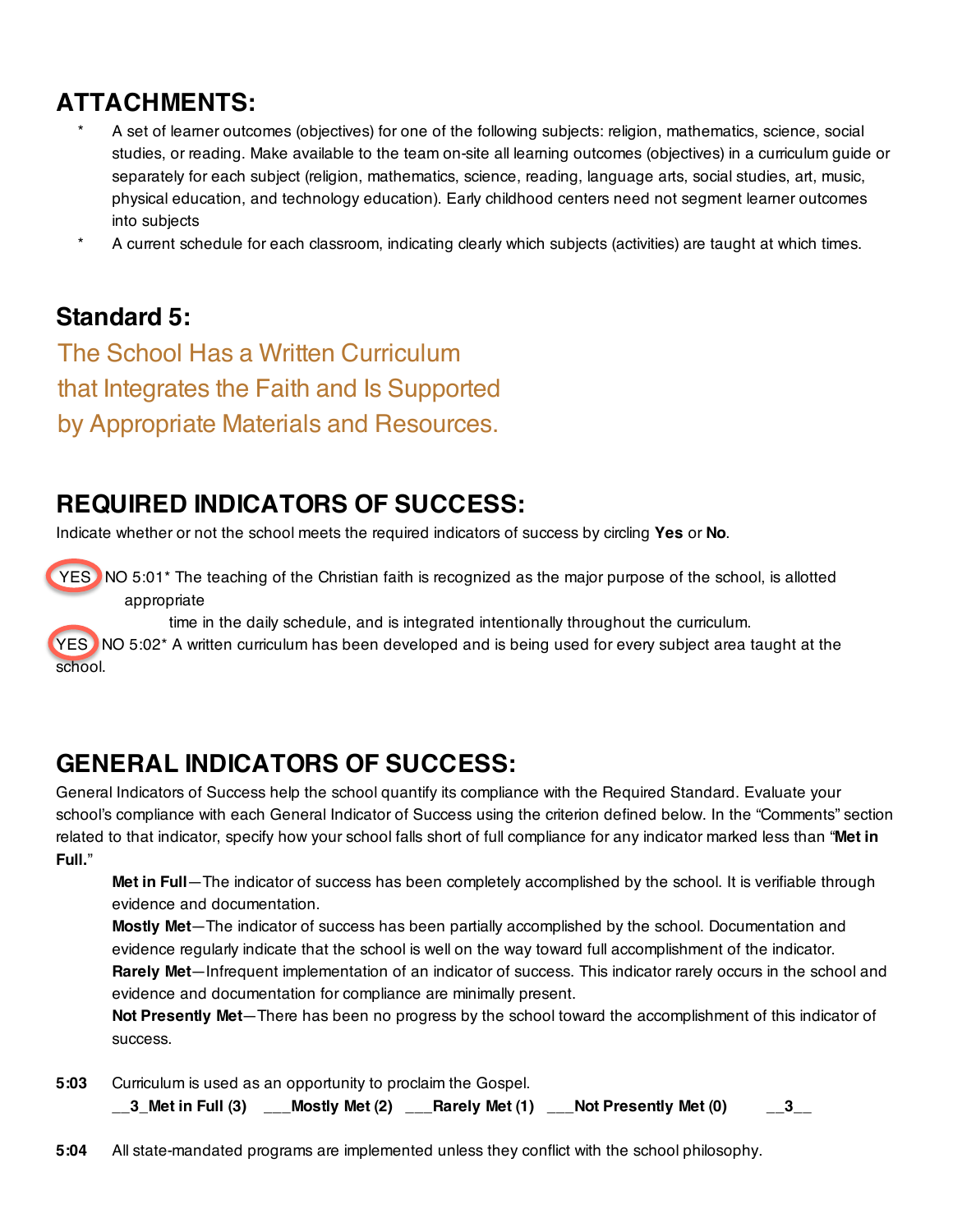|      |                                                                                       |  | $\_\frac{3}{2}$ Met in Full (3) $\_\_\$ Mostly Met (2) $\_\_\$ Rarely Met (1) $\_\_\$ Not Presently Met (0)                                                                                                                                                                | $\overline{\mathbf{3}}$      |
|------|---------------------------------------------------------------------------------------|--|----------------------------------------------------------------------------------------------------------------------------------------------------------------------------------------------------------------------------------------------------------------------------|------------------------------|
| 5:05 |                                                                                       |  | Learner outcomes (objectives) are written with concern evident for measurability, expected<br>levels of achievement, scope, sequence, correlation, state mandates, and cultural diversity.<br>_3 Met in Full (3) __Mostly Met (2) __Rarely Met (1) __Not Presently Met (0) | $-3$                         |
| 5:06 | standards.                                                                            |  | Time allotted to each curricular area is age appropriate and meets or exceeds any state<br>_3__Met in Full (3) $\quad$ __Mostly Met (2) $\quad$ __Rarely Met (1) $\quad$ __Not Presently Met (0) $\quad$ $\quad$ _3__                                                      |                              |
| 5:07 | next level of education and in life.                                                  |  | Learning experiences are built upon previous learning and prepare students to succeed at the<br>_3_Met in Full (3) ___Mostly Met (2) ___Rarely Met (1) ___Not Presently Met (0)                                                                                            | $\overline{\mathbf{3}}$      |
| 5:08 | Parents are informed about the curriculum and participate in its evaluation.          |  | _3_Met in Full (3) ___Mostly Met (2) ___Rarely Met (1) ___Not Presently Met (0)                                                                                                                                                                                            | $\overline{\mathbf{3}}$      |
| 5:09 | the approval and purchase of these materials.                                         |  | Curricular materials are selected by the faculty and administrator. Board policy is followed for<br>_3_Met in Full (3) ___Mostly Met (2) ___Rarely Met (1) __Not Presently Met (0)                                                                                         | $-3$                         |
| 5:10 | Individual student growth equals or exceeds expectations based on ability assessment. |  | _3 Met in Full (3) ___Mostly Met (2) ___Rarely Met (1) ___Not Presently Met (0)                                                                                                                                                                                            | $\overline{\mathbf{3}}$      |
| 5:11 | (objectives).                                                                         |  | Learning materials are selected to assist the achievement of the desired learner outcomes<br>_3__Met in Full (3) ___Mostly Met (2) ___Rarely Met (1) ___Not Presently Met (0)                                                                                              | $\overline{\mathbf{3}}$      |
| 5:12 | student growth.                                                                       |  | The written curriculum is evaluated regularly and appropriate changes are made to ensure<br>_3 Met in Full (3) ___Mostly Met (2) ___Rarely Met (1) ___Not Presently Met (0)                                                                                                | $\overline{\phantom{1}}^{3}$ |

Total \_\_\_**30**\_\_\_\_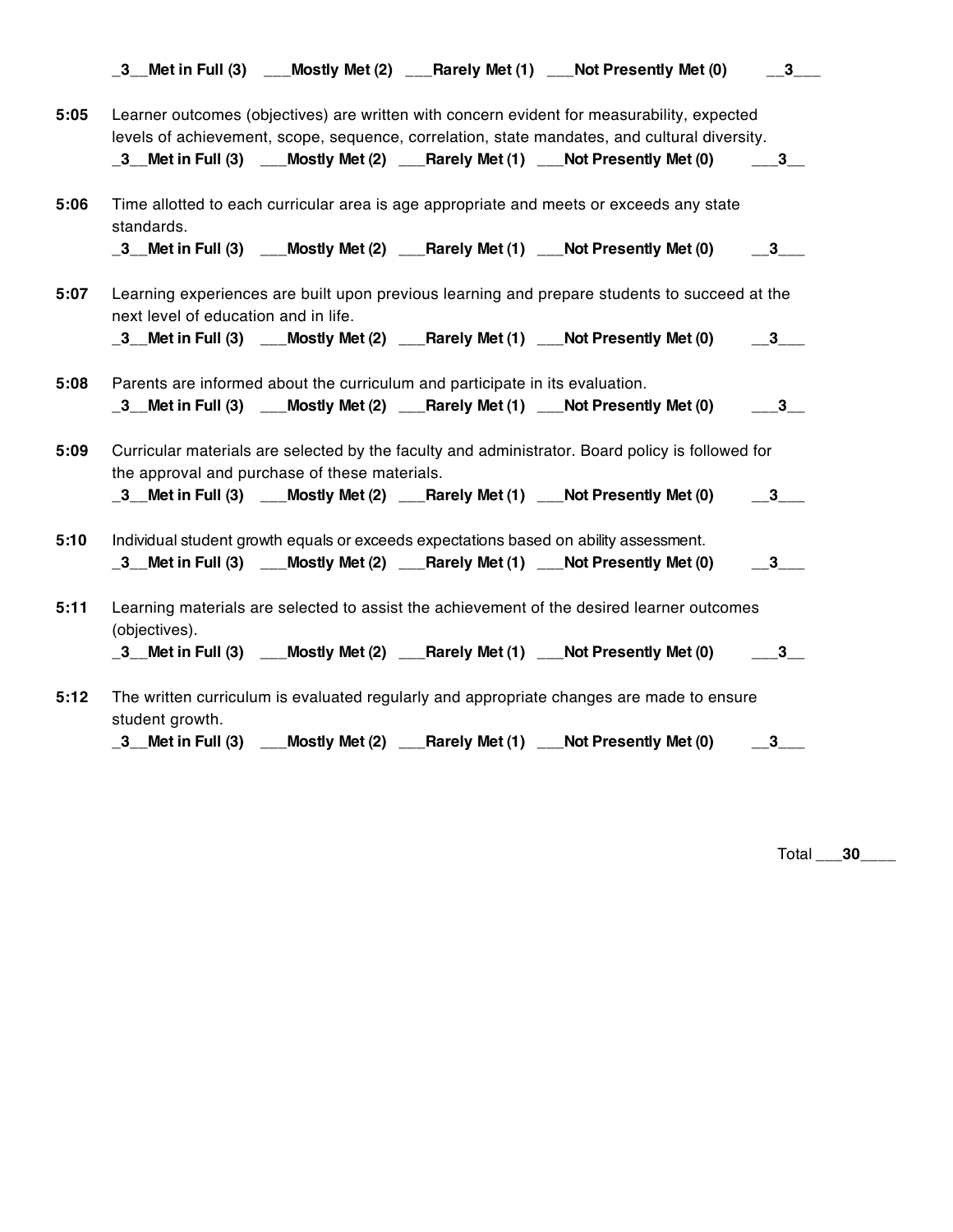# **COMMENT ON THE WHOLE SUBSECTION ON CURRICULUM:**

A. Are the required indicators of success met? **YES**

- B. Is the total for the indicators of success a minimum of 20 points? **YES**
- C. Based on this portion of the self-study, what are the strengths of your school?

**Our curriculum has strong attributes from kindergarten through eighth grade. Our new religion series produced by C.P.A. "Voyages is used throughout our school. It meets the needs of each student at their ability level while introducing and reinforcing materials taught at an age appropriate level focusing on our Lord and Savior. Due to constantly striving for excellence we believe that our students will be fully prepared for the next level of Christian Education.**

D. Based on the concerns identified in your self-study, you will develop future plans to improve your school. Identify every item marked as less than "Met in Full" with specific plans for action to be taken by the school over the next cycle of accreditation. Any areas identified as needing improvement in the "Respond to:" component must also be included in the proposed school action plan and addressed in the cumulative annual report.

# **Please comment on your religion curriculum:**

A. Strengths of your religion curriculum.

**Pastor plays an important role in the seventh and eight grade confirmation class by incorporating critical instruction along with Voyages curriculum. This series is used kindergarten through eighth grade and provides a correlated memory work section for each grade level. Students also participate in classroom devotions and weekly chapel service. The activities provided with the lesson enhance the student's retention of material.**

B. What needs improvement?

**Our students need more practice in putting their faith into action. Being ready to give a witness to what they believe.**

C. Plans for improvement.

**Provide practical opportunities for students to show their faith. Teach an evangelism method such as discussion started by evangelism cube.**

# **Please comment on your mathematics curriculum:**

# A. Strengths of your mathematics curriculum.

**Lower grades have use of many manipulations. Real life math with an emphasis on thinking, not guessing. Students are introduced to a wide variety of mathematical instructions. The upper grades offers general math** including a pre-algebra and algebra for students who are ready for a greater mathematical challenge. There is a strong emphasis on a spiral curriculum. While the use of a calculator is taught, most computations are done **without the aid.**

#### B. What needs improvement?

Students need to show the steps that get them the correct answers. More practice with basic math facts. **Consistent practice of math skills after introduction.**

#### C. Plans for improvement.

**Work on daily accountability in showing the steps. Incorporate a math fact program in the daily routine. Strengthen retention of materials introduced through repetition.**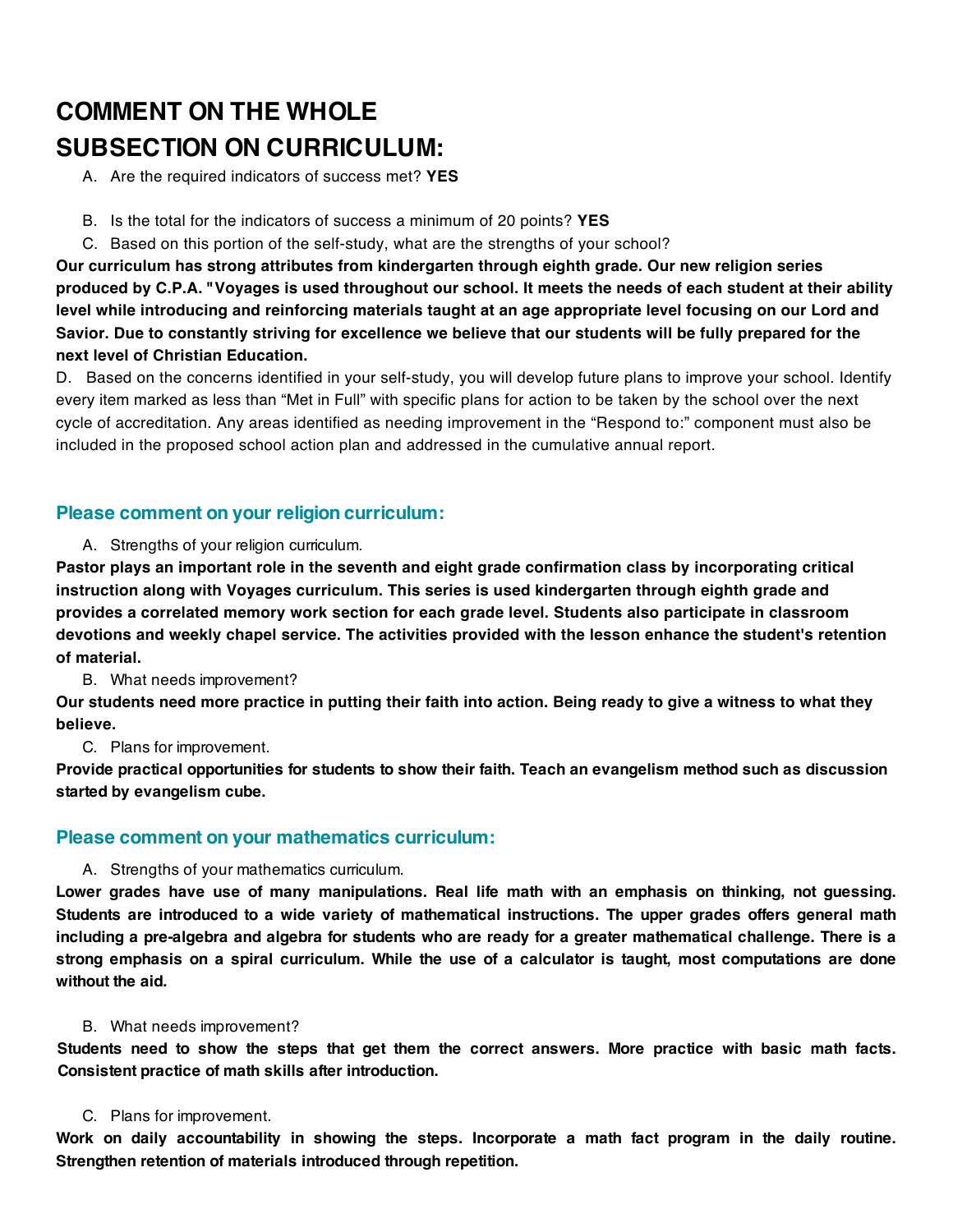### **Please comment on your language arts curriculum:**

#### A. Strengths of your language arts curriculum.

**Our current Language Arts Curriculum is tied to our reading series and provides students with an early** introduction to parts of speech. There is constant practice and review. While work is directly related to the daily **reading stories, our current curriculum is very thorough. The basics of grammar are well covered.**

#### B. What needs improvement?

Our students need more oral practice of skills. Several grade levels express concern over this creative writing area. In certain areas of grammar, there are low numbers of practice items. Upper grades writing often overlaps **with topics from their reading curriculum.**

#### C. Plans for improvement.

Put Priority on oral practice as part of language lesson. Make allowances for the teaching of creative writing on **all grade levels. Supplement low practice areas of grammar with practical practice items and use additional resources. Develop a cohesive plan of writing for upper grades**

### **Please comment on your reading curriculum:**

#### A. Strengths of your reading curriculum.

**The lower grade series (K-6) has great continuity between reading, grammar and spelling. Skills are introduced,** reinforced and mastered throughout the program. In the upper grades (7-8) a wide variety of genrae are explored; **ie, poetry, mythology, and novels**

#### B. What needs improvement?

**More opportunities for challenging accelerated readers and review for special needs students. Increase ability to** sound out words for first and second grades as well as more phonic review. More exposure to poetry.

#### C. Plans for improvement.

**Challenge accelerated readers with chapter books and activities. Seek out opportunities for review and extra oral reading to volunteers. Incorporate additional phonic sequencing in the reading curriculum. Develop a poetry unit where appropriate.**

# **Please comment on your social studies curriculum:**

#### A. Strengths of your social studies curriculum.

**Introduces students to age appropriate facts and information. We currently use the Minnesota State History** textbook. Upper grades are history oriented with the story told from a Christian perspective both U.S. and world history. The role of religion in history is highlighted. Geography of the world and civics are also incorporated **with this in mind.**

#### B. What needs improvement?

There are areas of social studies which need supplementing. There is a need for more relevant activities and **additional information.**

#### C. Plans for improvement.

Review current test results to determine areas which need to be reinforced. Develop a unit plan to highlight these **areas. Investigate a social studies fair to spotlight student learning.**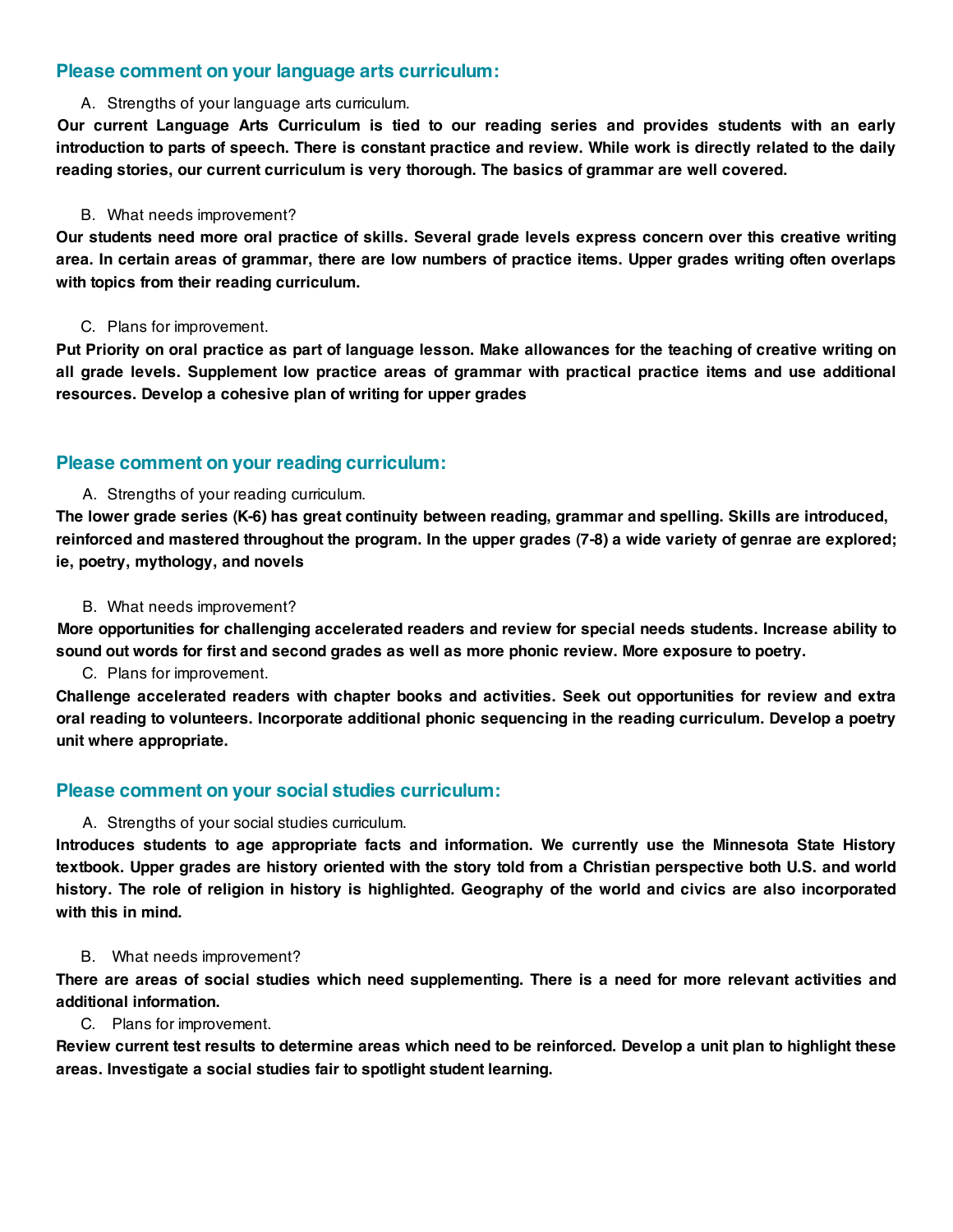# **Please comment on your science curriculum:**

A. Strengths of your science curriculum.

**Age appropriate materials are used. Many activities require readily available materials to teach concepts. Spiral** curriculum builds a knowledge from previous years. There is a continuity of subject areas: life science, physical **science, earth science, and the human body.**

B. What needs improvement?

**More hand on experiments, and a possible updated textbooks.**

C. Plans for improvement.

Science is the area in which we are doing a adoption this year. Make hands-on experiments an important feature **of a new series.**

### **Please comment on your music curriculum:**

A. Strengths of your music curriculum.

We have a variety of music styles as well as a wide range of topics such as rhythm and syncopation. There is a **good mix between listening to music content. Note values are taught early in the series.**

B. What needs improvement?

**The depth of our music program could improve. Non-musical students need to feel comfortable with concepts** taught. Consistency in including a time slot for music each week. Students need to differentiate types of musical **instruments.**

C. Plans for improvement.

Plans for improvement are to look into more modern and student active music curriculum. We believe a new **updated curriculum will increase the interest and energy levels in this subject area.**

# **Please comment on your art curriculum:**

A. Strengths of your art curriculum.

**Strong emphasis on the elements of art with art history. Continuity of the program. Students are also introduced to many forms of crafts, activities, drawing and painting. We also use many types of media.**

B. What needs improvement?

**More emphasis on the teaching of lives, values, and perspective in drawing. Art history also needs improvement.**

C. Plans for improvement.

**Add more direct instruction in life values and perspective. Find materials and websites to assist. Looking into the Art Adventure program from the Minneapolis Institute of Art.**

# **Please comment on your physical education curriculum:**

A. Strengths of your physical education curriculum.

**Students improve in endurance and cardiovascular rates. The curriculum is fun and game based. Students learn loco-motor skills and work on fitness and flexibility.**

B. What needs improvement?

A greater variety of games that are not necessarily related to sports. Students need to learn good sportsmanship **and fair play.**

C. Plans for improvement.

Teachers will research and adapt new age appropriate games. Teachers will fins a style of testing that they feel **is age appropriate. Teach sportsmanship and fair play with each game/activity taught.**